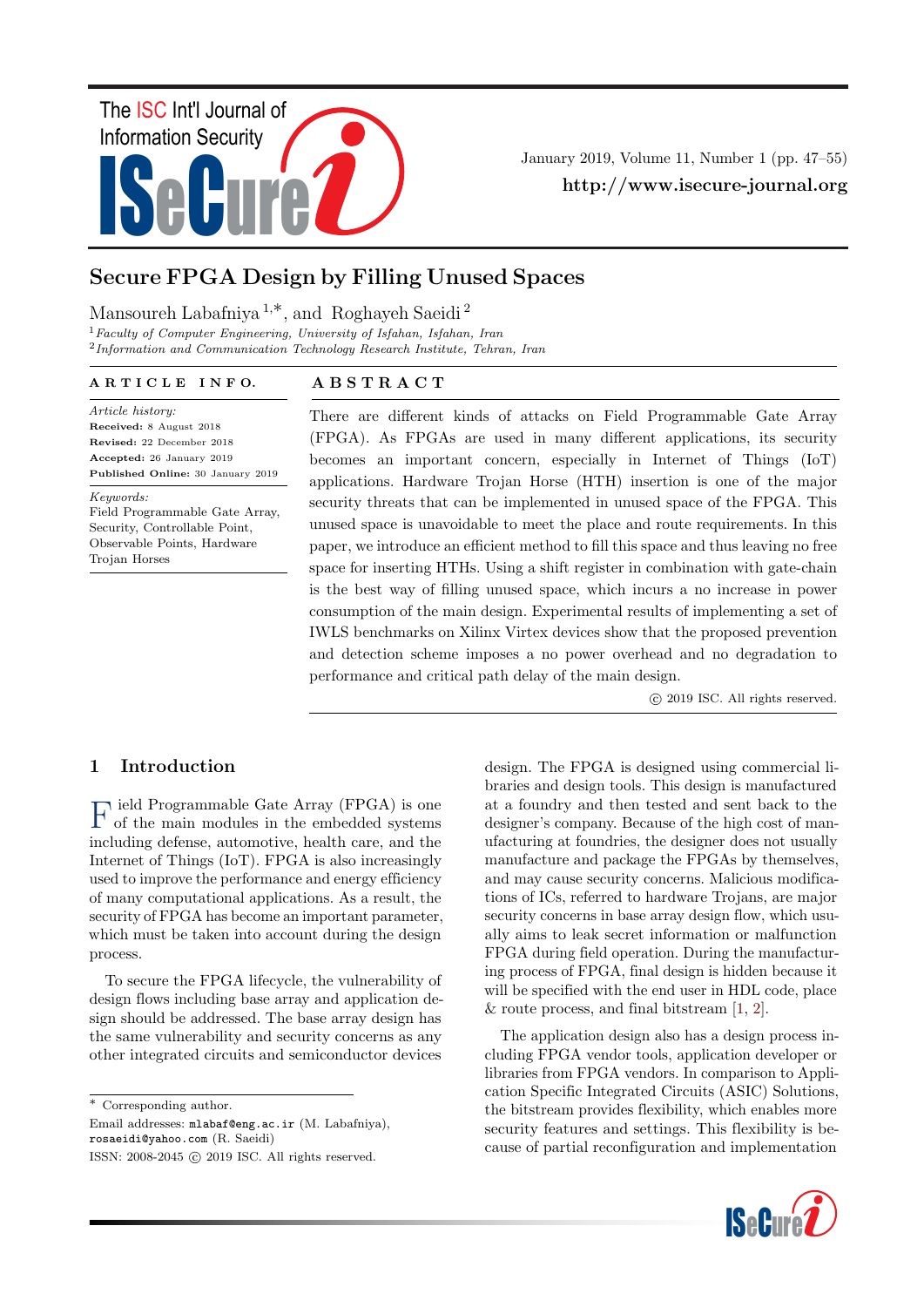changing with manipulating bitstream. More security features can be applied by the end user to hide the design details from the untrusted foundries and design house to improve the protection against malicious activity. Moreover, this flexibility allows saving cost and decreases the time to market of products [\[1\]](#page-7-0).

After converting to bitstream, the application design is loaded on FPGA. It is programmed directly in antifuses or flash memory cells, but in SRAM based FPGAs, the bitstream is loaded on the external nonvolatile memory. Depending on the type of FPGA, an adversary may attack this bitstream. In comparison to nonvolatile FPGAs such as flash or antifuse FPGA, volatile FPGAs are more vulnerable to bitstream attack. Volatile FPGAs, particularly SRAM ones, has been criticized over this attack [\[3\]](#page-7-2). By reading the bitstream, the adversary can use reverse engineering to recover the circuit design. As a result, duplicating the functionality or inserting Hardware Trojans Horses (HTHs) will be possible. This is a unique aspect of FPGAs in comparison to ASICs, which makes them more vulnerable to malicious modification even after manufacturing the chip. Therefore, security protection mechanism is needed during run time or after shipment [\[4\]](#page-7-3).

HTHs prevention and detection are two major issues in FPGA design because they can disturb or malfunction the system or leak secret information. Although many different prevention or detection methods have been proposed for FPGA design  $[5-10]$  $[5-10]$ , there is no efficient scheme for both detection and prevention purposes. HTHs can be inserted either on the FPGA chip in the untrusted foundries by FPGA CAD tools, or in the bitstream of FPGA design. In this paper, we will focus on the potential HTHs in the bitstream.

This paper describes a new protection and detection method for HTHs insertion on FPGAs. In the proposed protection scheme, after designing the main circuit and its bitstream, we identify unused FFs and LUT and fill them in a way that not only it prevents the HTHs insertion but also improves their detection. We fill the unused space with HDL code. The proposed scheme has no static energy overhead with no delay overhead for main design. By using TCL instruction to create checkpoint, critical path of the main design will not change. Also, the dynamic power overhead of our method is just in test mode as the added gates to main design are not activated in normal mode.

The rest of the paper is organized as follows. [Sec](#page-1-0)[tion 2](#page-1-0) reviews previous work. In [Section 3,](#page-2-0) our proposed method for prevention and detection of HTHs insertion is presented. [Section 4](#page-4-0) provides the simulation results and beneficial of our scheme; and finally, [Section 5](#page-6-0) concludes the paper.

#### 2 Related Work

An adversary modifies the original design by inserting extra gates or changing the existing ones to accomplish the malicious intentions through the hardware Trojan. There are different approaches to prevent HTHs insertion in design such as delay based methods [\[5\]](#page-7-4), rare event removal [\[9\]](#page-7-6) or design for Trojan test [\[11\]](#page-7-7).In delay based methods, the designer selects an internal path delay as a fingerprint. In the rare event removal methods, the designer tries to tune the transition frequency of internal nodes. By tuning this transition, there are not any potential places for HTHs insertion, and if any Trojan is inserted, it would be detected soon. In the design for the Trojan test methods, the attacks are prevented by hardening the design [\[12\]](#page-7-8).

HTHs Detection methods are used to clarify the existence of HTHs. These detection methods are classified into three categories. The first category is, visual detection techniques, which use imaging by X-ray or microscopy scanning to identify HTH. These methods are time-consuming and expensive in addition lack of resolution [\[13,](#page-7-9) [14\]](#page-7-10). The second category is side channel analysis which involves measurement of information obtained from an IC's side channels. Power consumption, electromagnetic field, delay time and variation in current or voltage are obtained information from a design that is desirable for adversary [\[7,](#page-7-11) [10\]](#page-7-5). The third category of HTHs detection is logic testing. This method uses input vectors to test the functionality of logic blocks by automatic test pattern generation (ATPG) tools. As the circuits become complicated and have large number of internal nodes, exhaustive testing of all nodes are impossible and time-consuming [\[14,](#page-7-10) [15\]](#page-7-12).

One of the special features of FPGAs is their bitstream. In addition to all prevention and detection methods for hardware security in both ASICs and FPGAs, extra methods must be used for security of bitstream in FPGAs. Although there are many different schemes for protecting bitstream against reverse engineering, like obfuscation methods in [\[1\]](#page-7-0) or using ATMR structure [\[2,](#page-7-1) [16\]](#page-7-13), the main challenge of FPGAs is their unused spaces. There are different places in design for HTHs insertion so that Unused space both in ASIC and FPGA is one of the potential places for HTHs insertion. For achieving an optimum place and route results in FPGA, as usual, just 60% of Look Up Table (LUT) and Flip Flops (FFs) should be used. The remaining unused spaces have a great potential for inserting Trojans; therefore, filling this unused area is essential for preventing HTHs insertion.

Paper [\[17\]](#page-8-0) just fill a portion of FPGA with Ring Oscillators (RO) structure. RO is a common structure for detection of HTHs. RO is a circuit that oscillates

<span id="page-1-0"></span>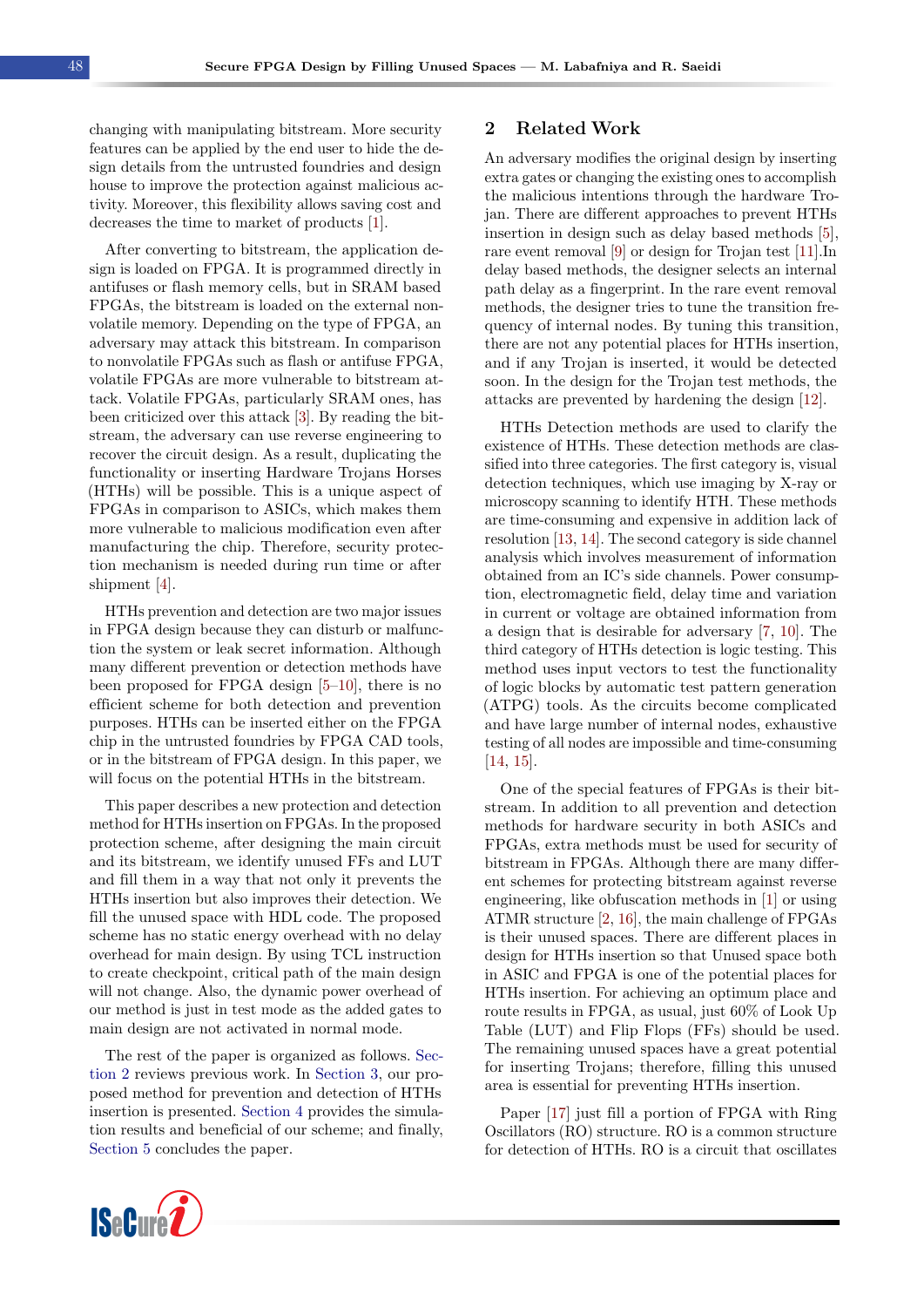due to its inherent logic. The oscillation frequency depends on the exact components and the length of the RO. This frequency changes if any HTHs were enabled near RO. This sensitivity can be used just for HTHs detection without any prevention by not filling all the unused space [\[17\]](#page-8-0). Using RO structure has error deviation due to the existence of process variation which its behavior is like HTH. During this method, main design parameters may change.

In [\[18\]](#page-8-1), the authors present a technique in which unused space in ASIC is filled using built-in selfauthentication (BISA) technique and functional filler cells instead of non-functional ones. Using the BISA structure, all functional filler cells are tested to detect whether a Trojan is inserted and then produce a digital signature. Any modification on BISA will change this signature. However, a wisdom attacker can insert Trojan in unused space and change the BISA structure in a way that signature does not change. As a result of this attack, HTHs will not be detected. Using this method causes no degradation on main design parameters as BISA structure works independently to main design.

A more secure solution for ASICs was proposed in [\[19\]](#page-8-2), in which instead of BISA, Shift Register is used. After filling unused space with Shift Registers, the other small unused space must be filled with gates and functional cells until all the unused spaces are filled. In this method, slack time is used to determine the priority of filling spaces. Like [\[19\]](#page-8-2), this work has strong detection mechanism on HTHs insertion in unused space as there is a mechanism to check it in order that [\[20\]](#page-8-3) is on ASICs and our paper is on FPGAs. As a result, the implementation way is different. The main design parameters do not change during this method as added structure works independently to the main design.

The author in [\[21\]](#page-8-4) proposed a prevention scheme in FPGAs by filling unused space with fixed dummy information. This filling is added to the Xilinx Design Language (XDL) file to prevent HTHs insertion in unused cells. XDL is a human-readable representation of a netlist that contains placement and routing information. Since these added cells have fixed values without any clock pulse, it is possible for an attacker to detect them and change the functionality of these added cells to insert HTHs by reverse engineering the bitstream. There are reverse engineering tools which extract the bitstream from the external memory of the FPGA and utilize it to recover the XDL or netlist file [\[22,](#page-8-5) [23\]](#page-8-6). Considering routing of inputs, outputs and the fixed value in input pin of some cells from recovery file, we can discover these dummy cells, which are separated from other used module for main design. In this scheme,

there is no feedback from design to monitor whether an attack occurs or not. Therefore, HTHs insertion in dummy space will not be detected. The author in [\[21\]](#page-8-4) states that unused space works simultaneously with the main design without any static power overhead because FPGAs have fixed static power consumption. Filling unused space is a method to prevent HTHs insertion in these spaces. Previous works that their mechanisms are filling unused space are reviewed in the literature. Paper [\[18\]](#page-8-1) and [\[19\]](#page-8-2) discuss on ASIC circuit and the other ones, by [\[17\]](#page-8-0) and [\[21\]](#page-8-4) work on FPGA. [Table 1](#page-3-0) shows the comparison of these papers.

In the next Section, we will present a new scheme for both the prevention and detection of HTHs in unused spaces of FPGAs. The proposed structure uses a kind of modified RO or LFSR which helps to both HTHs prevention and detection. Our method forces no alteration on main design parameters like power consumption, place& route and path delays. This is due to the definition of test mode and the normal mode that is not used in [\[21\]](#page-8-4). Extra filled space works just in test mode. In this paper, we will focus on the potential HTHs in the bitstream, which manipulate it to insert extra malicious circuit in the design. The Trojan can be inserted by partial reconfiguration or by reverse engineering the bitstream. [Table 1](#page-3-0) shows the comparison of the proposed method by the other related papers.

#### <span id="page-2-0"></span>3 The Proposed Scheme

As usual, most implementations on FPGAs are based on LUT and FFs although, in some version of FPGAs, there are other design components like DSP modules. In this paper, we suppose the attacker target is programmable parts of FPGA. The other parts like DSPs have another kind of threats and their HTHs are previously discussed in other articles [\[24\]](#page-8-7). If all LUTs and FFs are used in a design, there will be no free spaces for Trojan insertion. [Figure 1](#page-3-1) shows a Basic Logic Element (BLE) as the common structure of FPGA which consists of LUTs and FFs [\[25\]](#page-8-8).

After the implementation of a design on a specific FPGA, the utilization rate of resources like LUTs and FFs are reported. In this paper, we want to propose a scheme to fill the unused space efficiently to prevent Trojan insertion and also facilitate HTHs detection.

The first step is to synthesize and implement the main unprotected design. It is possible to save current place and the route by using "write-checkpoint instruction in TCL section in Vivado. By using this checkpoint as a constraint, Vivado saves all critical paths and specification of the main design. By considering utilization rate after implementation, we will fill unused resources like LUTs and FFs by adding

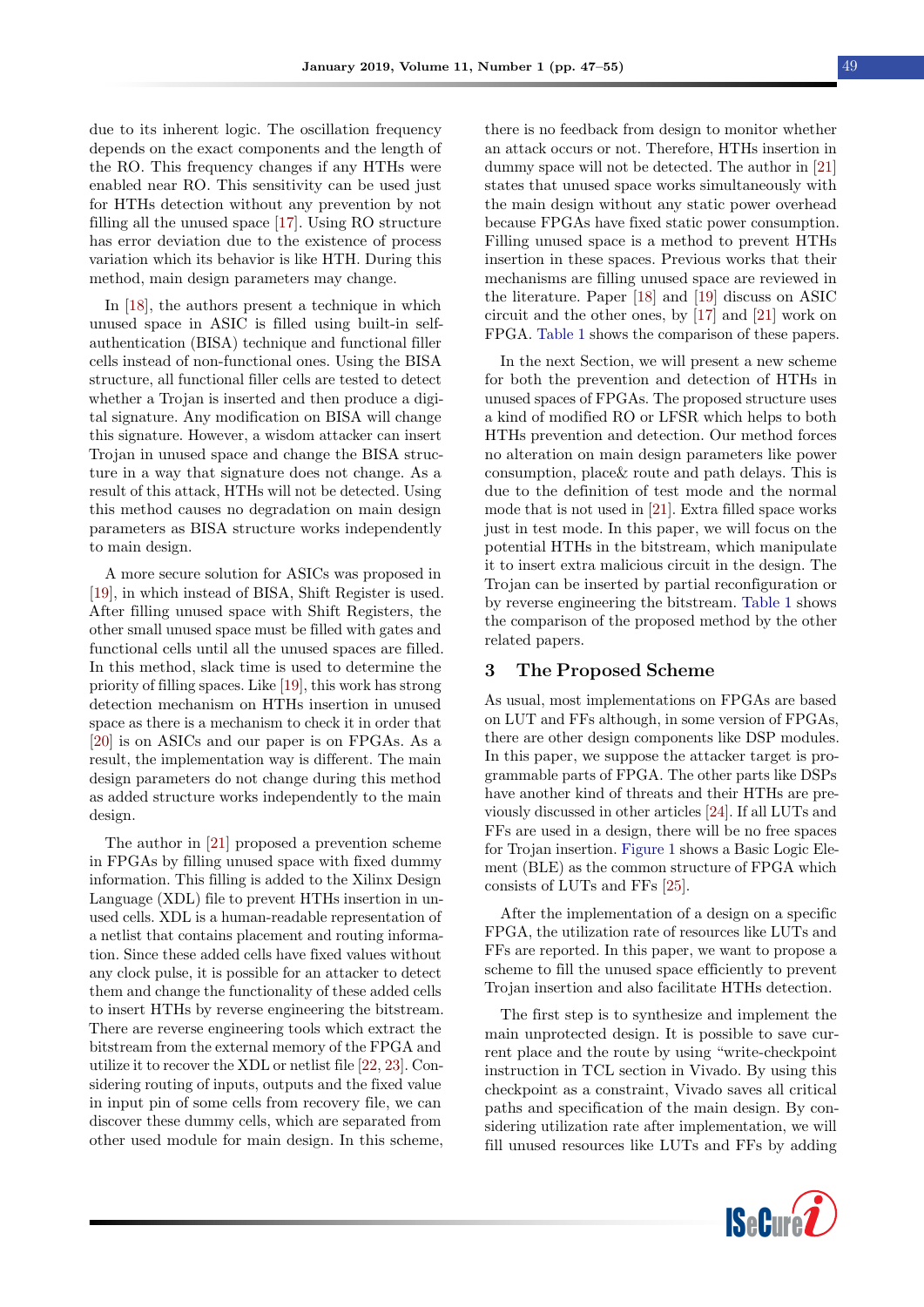| Methods           | Hardware    | Pros                                           | Cons                                      |  |
|-------------------|-------------|------------------------------------------------|-------------------------------------------|--|
| $\vert 17 \vert$  | FPGA        | -Prevention by partial filling of unused space | -Sensitive to process variation           |  |
|                   |             |                                                | -Degradation to main design<br>parameters |  |
| $\vert 18 \vert$  | ASIC        | -Prevention by filling all unused space        | - No detection with weak feedback         |  |
|                   |             | -No degradation to main design parameters      |                                           |  |
|                   |             | -Prevention by filling all unused space        |                                           |  |
| $[19]$            | ASIC        | -Detection by strong feedback                  |                                           |  |
|                   |             | -No degradation to main design parameters      |                                           |  |
| $\left[21\right]$ | <b>FPGA</b> | -Prevention by filling all unused space        | -No detection because of no feedback      |  |
|                   |             | -No degradation to main design parameters      |                                           |  |
|                   |             | -Prevention by filling all unused space        |                                           |  |
| This paper        | <b>FPGA</b> | -Detection by strong feedback                  |                                           |  |
|                   |             | -No degradation to main design parameters      |                                           |  |
|                   |             | -user friendly                                 |                                           |  |

<span id="page-3-0"></span>**Table 1.** A Comparison between the implementation cost of  $4 \times 4$  MDS matrices, for  $m = 4, 8$  as the bit length

<span id="page-3-1"></span>

Figure 1. Basic Logic Element(BLE)[21].

a combination of the shift registers and gate-chains to the main design. This addition is by writing HDL code of proposed structures and adding it to the main design HDL code which is an easy and user friendly approach. The size of these two structures will be as large as the unused LUTs and FFs to fill all of them.

In comparison to LFSR, using shift register is more secure [\[15\]](#page-7-12). It is because the structure of LFSR is permanent and after inserting HTHs in unused space, the attacker can modify the LFSR structure to prevent HTHs detection. Structure of Shift register consists of FFs and structure of gate-chain consists of LUTs and FFs something like RO structure. We first fill all of the LUTs and the equivalent number of FFs using gate-chain. As the numbers of unused FFs usually are



more than unused LUTs, if there are remaining FFs, they will be filled by the structure of Shift register. It is noteworthy to mention that as the functional part of the code is implemented on LUTs, filling them is sufficient for HTHs prevention, but to provide more obfuscation against reverse engineering, we also fill FFs. In this phase, the implementation setting is in such a way that it does not optimize the design and use saved checkpoint. HTHs insertion can be prevented with this scheme as there is no free space on FPGA. Any changes in added structure will be detected by at least one of the time, logic changes of chains output or power consumption variation.

Gate-chain can include different random type of gates with different feedback from chain to produce a special signature in output. Although for simplicity it can only contain NOT gate. [Figure 2](#page-4-1) shows our proposed structure in which unused space is filled by gate-chain and shift register.

In the next phase, after filling all the unused LUT and FFs by adding shift register and gate-chain to HDL code, EDIF file is generated from the final implementation. [Figure 3](#page-4-2) shows the flow diagram of the proposed scheme.

Because of using all extra LUTs and FFs in chains, the controllability and observability of them prevent the attacker to use them. In spite of this prevention method, simulation results in next section show that each alteration in added chain by the attacker will be detected.

In addition to prevention method, using the detection scheme will provide more security. In the proposed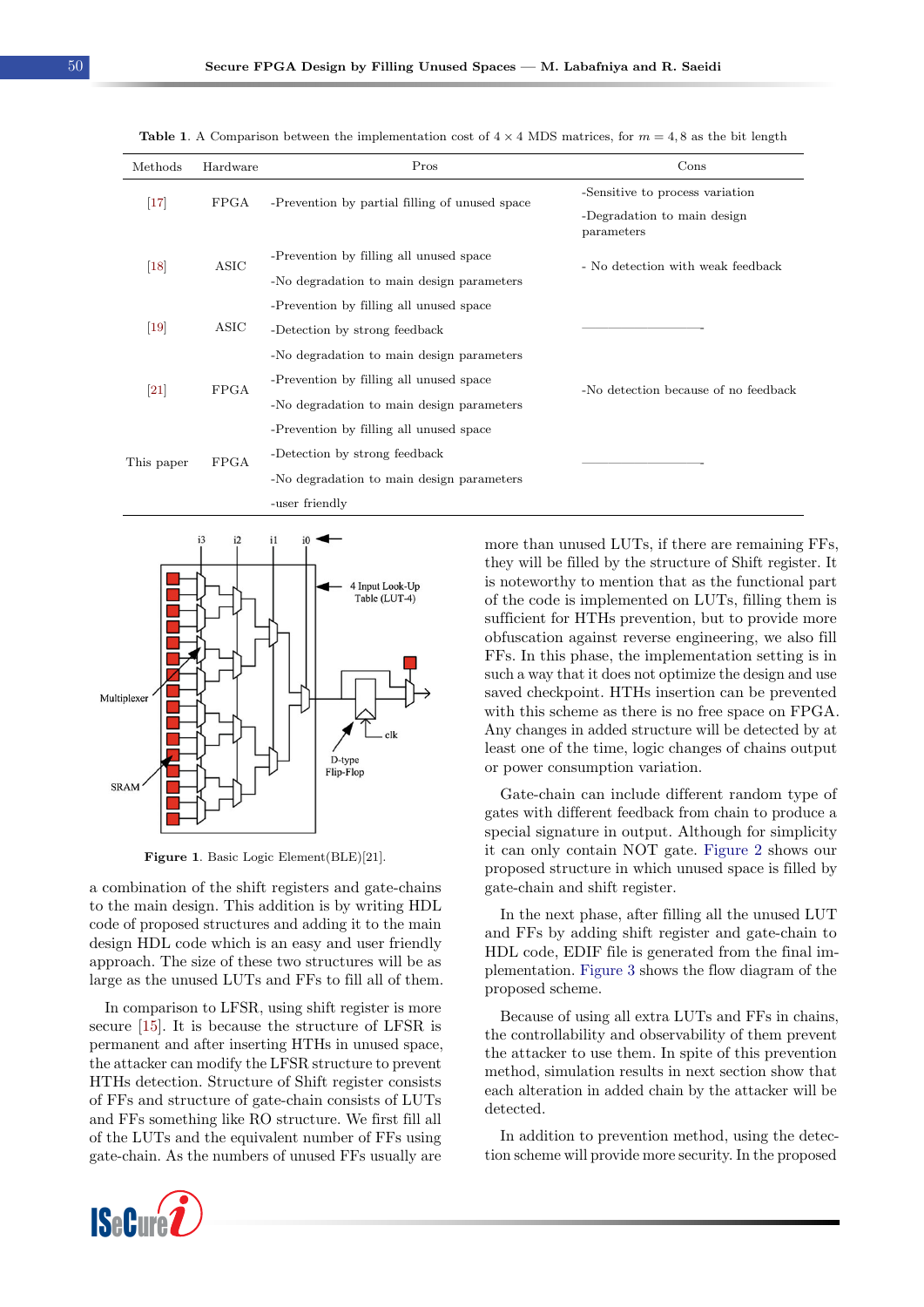<span id="page-4-1"></span>

<span id="page-4-2"></span>Figure 2. Proposed structure for HTHs prevention and detection in FPGAs



Figure 3. Flow diagram of the proposed scheme for HTHs prevention and detection in FPGAs.

structure after filling unused spaces with gate-chain and shift register, these places must be checked in test mode if any HTHs are inserted. Changing in output signature of the chain will reveal the attacks. HTHs can be inserted by partial reconfiguration of FPGA or by manipulating reversed engineered bitstream. As HTHs are added circuits in free space of chip, we consider the potential attack that inserts HTHs in unused space of chip which are now filled by the chain. The detection method in this phase is done by input and its responses from the added structure. If there is no HTH in design, output response will be the same as the desired output signature in value, delay, and power

<span id="page-4-3"></span>

Figure 4. The rate of resource utilization in I2C design before filling unused space.

consumption. If HTHs are inserted in the main design by changing related LUTs and FFs functionality, it will be detected by sample inputs and their response in main design. Our proposed structure has two mode including the normal mode, in which just main design works, and the test mode, in which just added chains work to check if any HTHs are inserted or not. Defining two distinct functional modes for main design and added chains causes no power consumption overhead to main design.

In the next section, the simulation result of the proposed method is presented.

#### <span id="page-4-0"></span>4 Simulation Results

To simulate the proposed scheme, we used the IWLS benchmark circuit [\[26\]](#page-8-9). The benchmark is simulated and implemented using Vivado design suite 2015.4. For each circuit, we tried to use the fittest device. [Figure 4](#page-4-3) shows I2C design before filling unused space, and [Figure 5](#page-5-0) shows the design after filling all the resources. It indicates that using the proposed method, we could fill all LUTs and FFs.

Since we use checkpoint to save a constraint from the main design, adding shift register and gate-chain will not modify the critical path and power consumption of the main design. It is because filler cells (gatechain and shift register) and the main design never work simultaneously. It means that the Clock input of the main design is different from the Clock input of the added design in normal mode and test mode. [Figure 6](#page-5-1) shows a portion of the schematic, which is added to the main design by writing its HDL code. We

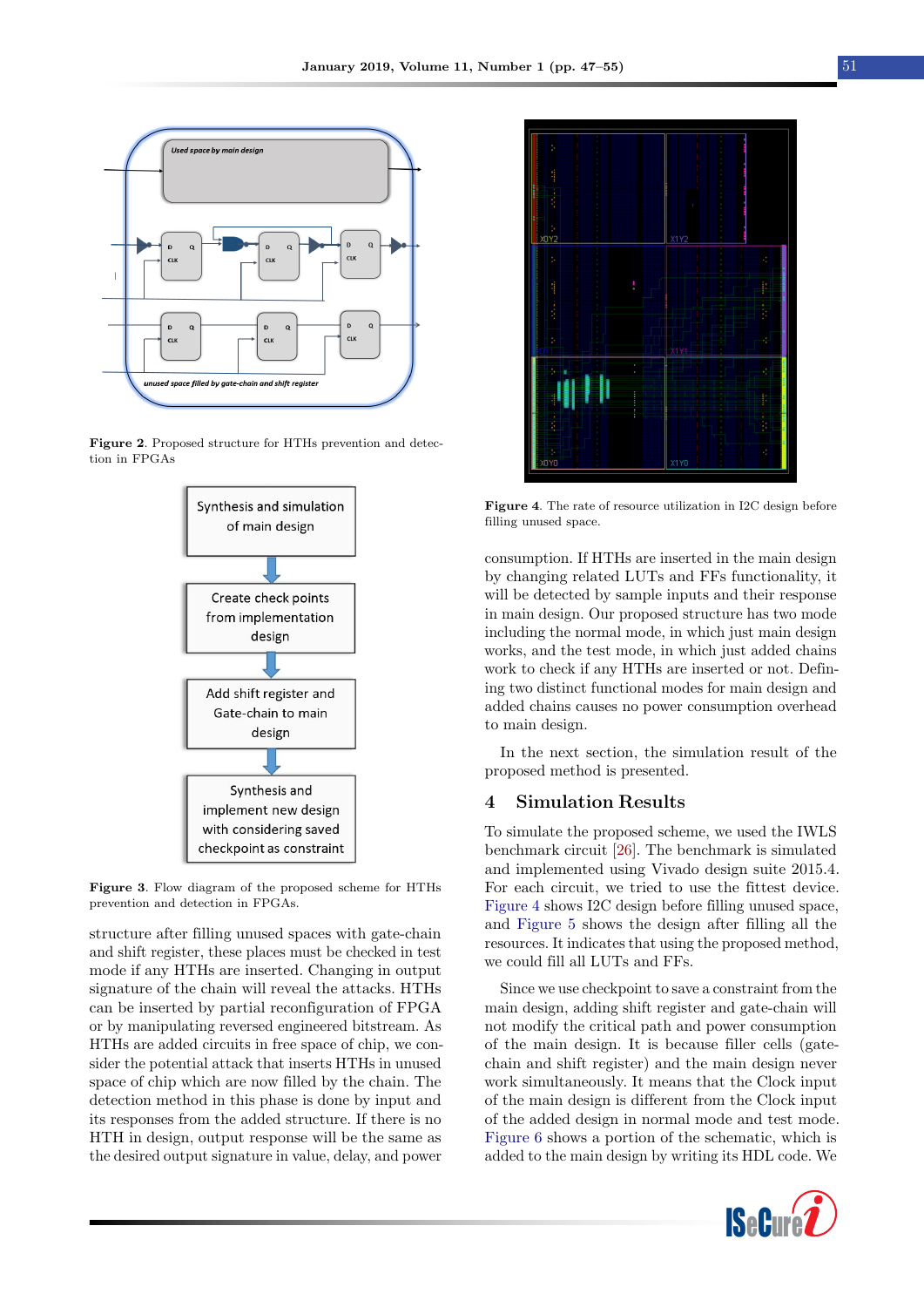<span id="page-5-0"></span>

Figure 5. The rate of resource utilization in I2C design after filling unused space.

<span id="page-5-1"></span>

Figure 6. Schematic of gate-chain

considered two time-constraints, one for the clock of main design  $(T = 10$ ns) and the other one for the clock of gate-chain and shift register  $(T = 2ns)$ . According to [Table 2,](#page-6-1) implementing the proposed scheme on xa7a15tcpg236-2I and xa7a75tfgg484-2I FPGAs, do not affect the power consumption in normal mode in which just main design is working. It is because FPGAs have fixed static power consumption [\[21\]](#page-8-4). Dynamic power in test mode is increased more than 45 times compared to dynamic power in normal mode when we secure the FPGA although the static power is still fixed. Simulation results show that proposed scheme uses 100% of the resources.

#### 4.1 Comparison

We can summarize the difference between our proposed method with paper [\[21\]](#page-8-4) as follow:

- Paper [\[21\]](#page-8-4) presented a HTH prevention method by filling all unused space with fixed and random values, but our proposed method provides both prevention and detection mechanisms.
- Paper [\[21\]](#page-8-4) uses a fixed value for dummy cells (FFs and LUTs), which are always active. However, in our proposed method, we inactivate the gate-chains when the main design is in operation mode, and activate it in secure mode.
- Paper [\[21\]](#page-8-4) secures the design by manipulating XDL file but our method adds HDL code to



main code which is more user friendly.

The similarity between paper [\[21\]](#page-8-4) and our proposed method is:

- Both schemes have no effect on static power consumption as mentioned in [\[21\]](#page-8-4). Our simulation results in [Table 2](#page-6-1) confirms this fact. Our method has dynamic power consumption overhead during test mode, which is independent of the main design.
- Both papers can fill all LUTs and FFs successfully.
- Both methods protect the design against malicious object insertion in free resources of the device and are irrelevant to the modification made on the main design or other type of attacks.

#### 4.2 Attack Analysis

In our paper we assume that attacker has physical accessibility to FPGA. So attacker can partial reconfigure or manipulate bitstream of FPGA. Although there are attackers that do not add extra circuit to attack the system [\[27\]](#page-8-10), but in our paper, we only target the attackers who attack by adding extra gates in the main design. Since we have various types of attacker, there is no silver bullet and the detection/prevention method should be designed according to the attacker type. After filling the free spaces, it is impossible for the attacker to insert a HTH in dummy space. Even a successful reverse engineering may not help the attacker to launch an attack, because the free spaces are now filled with high testable chains. In spite of that if any HTHs are inserted, they will be detected by our proposed structure.

To launch a successful HTHs insertion, an attacker needs to insert a malicious circuit. This insertion can be in main design by changing the functionality of related LUTs and FFs or added extra circuit in unused space which is now filled by the chain. All these attacks are done by partial reconfiguration of FPGA or bitstream manipulation.

The proposed scheme protects the design against insertion of malicious objects in free resources and the HTH insertion in the main design is beyond the scope of this paper. Without considering the goal of the Trojan to change the functionality, denial of service or leakage of data from the main design, this type of attack will consume resources like LUTs and FFs. HTHs are inserted in low testable points of the circuit to make their detection more difficult. Changing in resource consumption and the routing between them will change: (1) the power consumption, (2) the logic of chain's output or (3) its response time. With each HTHs insertion in the added chain, at least one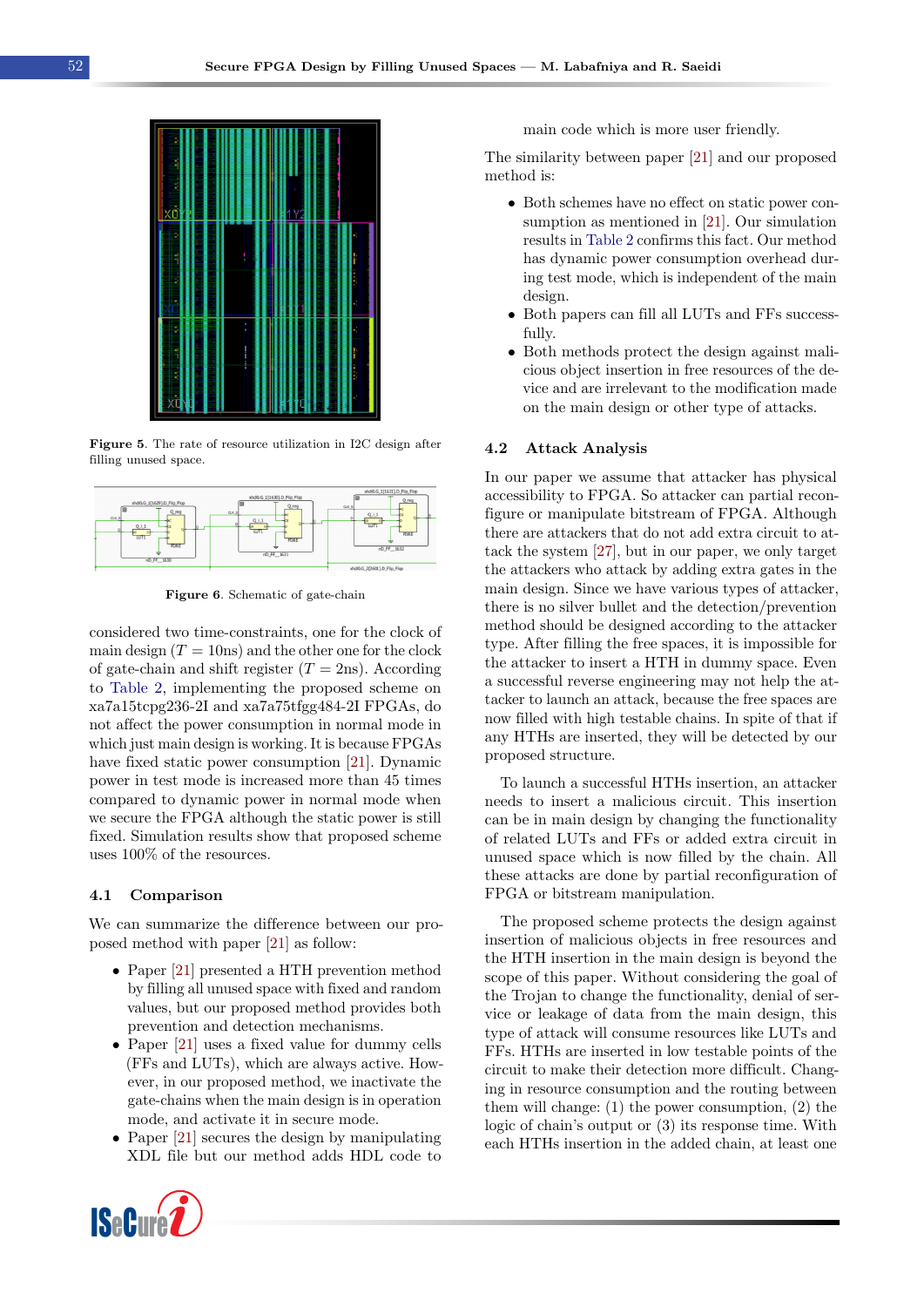<span id="page-6-1"></span>

|              | Unprotected design |          |         |                              | Protected design |         |                                             |                                           |
|--------------|--------------------|----------|---------|------------------------------|------------------|---------|---------------------------------------------|-------------------------------------------|
| Benchmark    | I/O<br>utilization | Used LUT | Used FF | Power= $Dyn +$<br>Static     | Used LUT         | Used FF | Power in normal<br>$mode = Dyn +$<br>Static | Power in test<br>$mode = Dyn +$<br>Static |
| $_{\rm{IC}}$ | 87%                | $1\%$    | $1\%$   | $0.075w =$<br>$0.005 + 0.07$ | 100%             | 100%    | $0.075w =$<br>$0.005 + 0.07$                | $0.56w =$<br>$0.497 + 0.07$               |
| <b>SPI</b>   | 34\%               | $5\%$    | $1\%$   | $0.13w =$<br>$0.06 + 0.07$   | 100%             | 100%    | $0.13w =$<br>$0.06 + 0.07$                  | $0.69 =$<br>$0.62 + 0.07$                 |
| Mem-<br>cntl | 94%                | $2\%$    | $1\%$   | $0.12w =$<br>$0.03 + 0.09$   | 100%             | 100\%   | $0.12w =$<br>$0.03 + 0.09$                  | $0.84w =$<br>$0.75 + 0.09$                |
| TV8          | 43%                | 12%      | $2\%$   | $0.08w =$<br>$0.01 + 0.07$   | 100%             | 100\%   | $0.08w =$<br>$0.01 + 0.07$                  | $0.6w =$<br>$0.52 + 0.07$                 |

**Table 2.** A Comparison between the implementation cost of  $4 \times 4$  MDS matrices, for  $m = 4, 8$  as the bit length

of these parameters will be changed. It is hard and time-consuming for the attacker to find a circuit that has same delay, power consumption, and the logic response like the designed chain. Moreover, ensuring the malicious goal of the attacker to substitute the HTH with decreasing the possibility of detection is also very hard. If Trojan is small, variation in number of clock or variation in output logic helps detection process but for big HTHs in addition to these two parameters, power consumption variation helps to detect inserted Trojan. For designing more secure chain, it can consist of different kind of logic gates or combination circuit [\[19\]](#page-8-2) although NOT gate is more simple.

HTHs insertion effects on chain are: 1) removal LUTs or FFs from chain to design HTHs circuit absolutely separated from chain, 2) change functionality of LUTs in order that changed LUTs still exist in chain. We tried to cover different kinds of HTHs that use omitting or changing the functionality of LUTs and FFs in chain. We choose these types of attacks because HTHs are usually inserted in free space or low testable points. This attack idea is the same as one which is used in [\[19\]](#page-8-2). For HTH insertion, we used the TRUST-HUB workbench by [\[28\]](#page-8-11) that changes HDL code to insert HTHs. SPI code form IWLS is used for simulating different attack and observing the system response. We add one gate-chain with 4910 FFs and 4910 different type of gates that each of them is implemented with one LUT. Remaining FFs are used with one shift register.

• Removal attack: If an attacker omits some FFs or LUTs from shift register path or gatechain, to design another circuit for malicious goal, it can be identified by the time delay between input and output response. Simulation results show that for SPI code in protected mode and without HTHs with 4910 FFs and LUTs in gate-chain, 4910 clock cycles are needed to get the chains output. If an attacker omits 10 FFs from the shift register and gate-chain for using them as HTHs separated from the chain, the time delay will decrease to 4900 clock cycles.

According to the simulation result, omitting 10 FFs and LUTs from Gate-chain reduces dynamic power from 0.627 to 0.625, which is negligible. It shows that Analyzing power consumption variation can only be used for large size HTHs. It is noteworthy to mention that the accuracy of power analysis depends on the precision of the measurement tools.

If an attacker omits just one of the AND-gate in chain, simulation results show that, output signature changes and HTH is detected. With same stream of inputs, before omitting, output stream is 0xE0768. After omitting one of the AND-gate in chain, the output changes to 0xF0EEC. If gate-chain is created just with NOT gate and attacker omits even number of them and their related FFs, this type of attack can be detected by delay time alteration or power consumption alteration although logic of output is not changed.

• Redesign attack: If an attacker changes the functionality of LUTs in the chain to build HTHs, which is not entirely isolated from the chain, it can be detected by the generated output signature. The designed attack change one of the AND gate in gate-chain to OR. Simulation results show that for same stream of inputs to gatechain, output alters from 0X0768 to 0X0EEC.

[Table 3](#page-7-14) shows the simulation results for different kind of HTHs attacks.

#### <span id="page-6-0"></span>5 Conclusion

In this paper, we presented a scheme to both prevent and detect HTHs attacks on FPGAs. In this method, we prevent HTHs attacks by filling unused space on FPGAs with shift registers and gate-chain to leave no free space for HTHs insertion. If an attack occurs

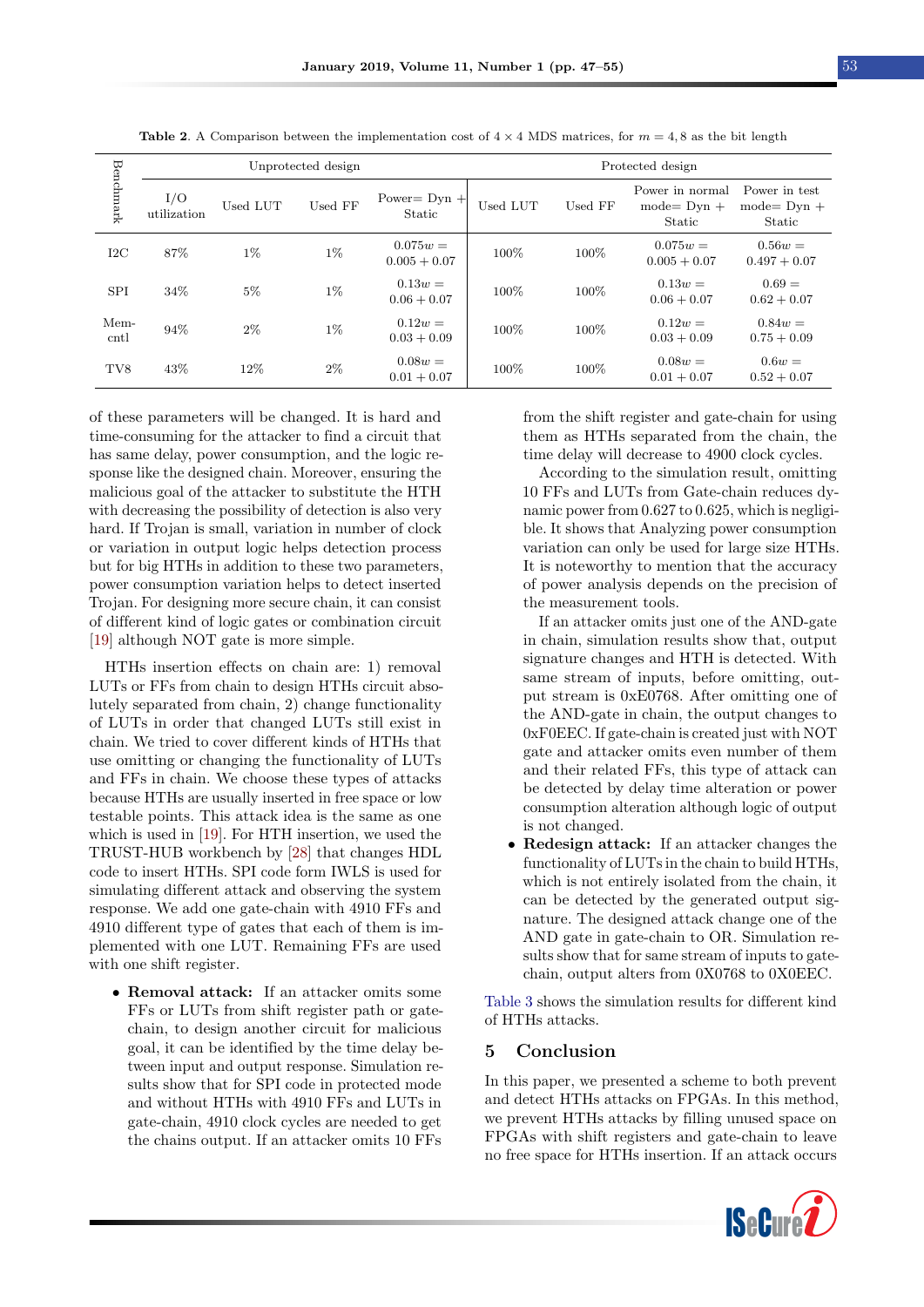| Parameters to<br>consider for<br>HTHs<br>detection | Output<br>response<br>without HTH | Output<br>response with<br>HTH | type of attack                                       |
|----------------------------------------------------|-----------------------------------|--------------------------------|------------------------------------------------------|
| power<br>consumption                               | 0.627w                            | 0.625w                         | Omitting 10<br>LUTs and FFs<br>from chain            |
| output value                                       | 0xe0768                           | 0x137c                         | Omitting one<br>of the LUTs<br>from chian            |
| output delay                                       | $9.8$ ms                          | 7.8 <sub>ms</sub>              | Omitting 10<br>FFs from chain                        |
| output value                                       | 0xe0768                           | 0x0eec                         | Exchanging<br>one AND gate<br>to OR gate in<br>chain |

<span id="page-7-14"></span>Table 3. A Comparison between the implementation cost of  $4 \times 4$  MDS matrices, for  $m = 4, 8$  as the bit length

and some extra design added in the free space which is now filled, to change or denial of services of main design, it would be detected using delay pattern and logical output analyzing of gate-chain and shift register. Experimental results showed that this protection/detection scheme imposes low power consumption with no degradation in delay and performance of the main design since added chain and main design work independently in normal mode and test mode.

#### References

- <span id="page-7-0"></span>[1] R. Karam, T. Hoque, S. Ray, M. Tehranipoor, and S. Bhunia, "Mutarch: Architectural diversity for fpga device and ip security," in Design Automation Conference (ASP-DAC), 2017 22nd Asia and South Pacific, 2017, pp. 611-616: IEEE.
- <span id="page-7-1"></span>[2] S. Mal-Sarkar, A. Krishna, A. Ghosh, and S. Bhunia, "Hardware trojan attacks in fpga devices: threat analysis and effective counter measures," in Proceedings of the 24th Edition of the Great Lakes Symposium on VLSI, 2014, pp. 287-292: ACM.
- <span id="page-7-2"></span>[3] S. M. Trimberger and J. J. Moore, "FPGA security: Motivations, features, and applications," Proceedings of the IEEE, vol. 102, no. 8, pp. 1248- 1265, 2014.
- <span id="page-7-3"></span>[4] R. S. Chakraborty, I. Saha, A. Palchaudhuri, and G. K. Naik, "Hardware Trojan insertion by direct modification of FPGA configuration bitstream," IEEE Design & Test, vol. 30, no. 2, pp. 45-54, 2013.
- <span id="page-7-4"></span>[5] J. Li and J. Lach, "At-speed delay characterization for IC authentication and Trojan horse detection," in Hardware-Oriented Security and Trust, 2008. HOST 2008. IEEE International Workshop on, 2008, pp. 8-14: IEEE.
- [6] S. Zamanzadeh and A. Jahanian, "ASIC design



protection against reverse engineering during the fabrication process using automatic netlist obfuscation design flow," The ISC International Journal of Information Security, vol. 8, no. 2, pp. 93-104, 2016.

- <span id="page-7-11"></span>[7] M. Lecomte, J. Fournier, and P. Maurine, "An onchip technique to detect hardware Trojans and assist counterfeit identification," IEEE Transactions on Very Large Scale Integration (VLSI) Systems, vol. 25, no. 12, pp. 3317-3330, 2017.
- [8] M. Banga and M. S. Hsiao, "A novel sustained vector technique for the detection of hardware Trojans," in VLSI Design, 2009 22nd International Conference on, 2009, pp. 327-332: IEEE.
- <span id="page-7-6"></span>[9] M. S. Samimi, E. Aerabi, Z. Kazemi, M. Fazeli, and A. Patooghy, "Hardware enlightening: No where to hide your hardware trojans!," in On-Line Testing and Robust System Design (IOLTS), 2016 IEEE 22nd International Symposium on, 2016, pp. 251-256: IEEE.
- <span id="page-7-5"></span>[10] J. He, Y. Zhao, X. Guo, and Y. Jin, "Hardware trojan detection through chip-free electromagnetic side-channel statistical analysis," IEEE Transactions on Very Large Scale Integration (VLSI) Systems, vol. 25, no. 10, pp. 2939-2948, 2017.
- <span id="page-7-7"></span>[11] S. Zamanzadeh and A. Jahanian, "Security Path: An Emerging Design Methodology to Protect the FPGA IPs Against Passive/Active Design Tampering," Journal of Electronic Testing, vol. 32, no. 3, pp. 329-343, 2016.
- <span id="page-7-8"></span>[12] M. Tehranipoor and C. Wang, Introduction to hardware security and trust. Springer Science & Business Media, 2011.
- <span id="page-7-9"></span>[13] F. Courbon, P. Loubet-Moundi, J. J. Fournier, and A. Tria, "A high efficiency hardware trojan detection technique based on fast SEM imaging, in Proceedings of the 2015 Design, Automation & Test in Europe Conference & Exhibition, 2015, pp. 788-793: EDA Consortium.
- <span id="page-7-10"></span>[14] S. Mal-Sarkar, R. Karam, S. Narasimhan, A. Ghosh, A. Krishna, and S. Bhunia, "Design and validation for FPGa trust under hardware Trojan attacks," IEEE Transactions on Multi-Scale Computing Systems, vol. 2, no. 3, pp. 186-198, 2016.
- <span id="page-7-12"></span>[15] M.-L. Flottes, S. Dupuis, P.-S. Ba, and B. Rouzeyre, "On the limitations of logic testing for detecting hardware Trojans horses," in Design & Technology of Integrated Systems in Nanoscale Era (DTIS), 2015 10th International Conference on, 2015, pp. 1-5: IEEE.
- <span id="page-7-13"></span>[16] S. Bhunia, M. S. Hsiao, M. Banga, and S. Narasimhan, "Hardware Trojan attacks: threat analysis and countermeasures," Proceedings of the IEEE, vol. 102, no. 8, pp. 1229-1247, 2014.